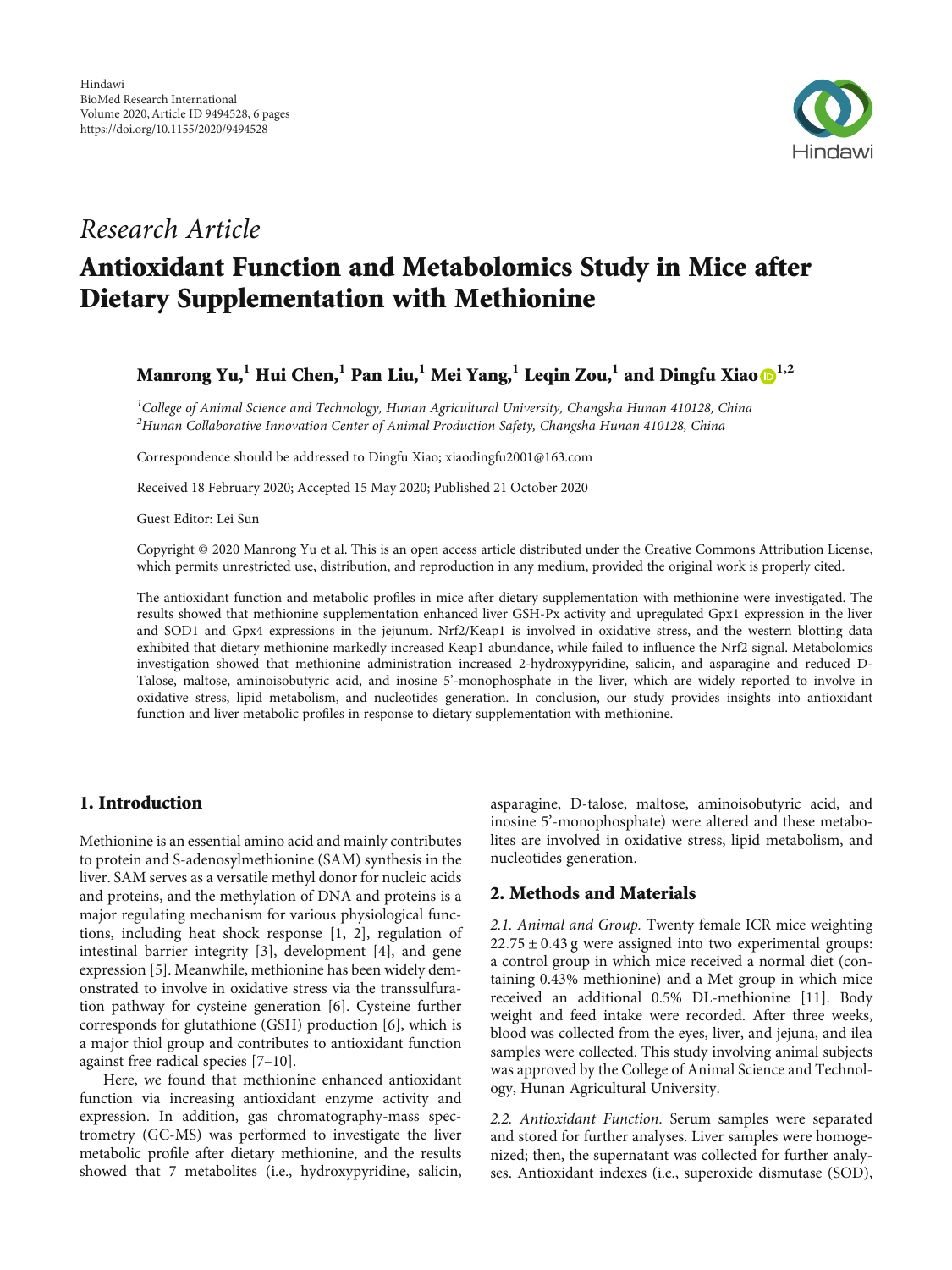| Gene                          | Accession no.  | Nucleotide sequence of primers $(5' - 3')$       | Size $(bp)$ |
|-------------------------------|----------------|--------------------------------------------------|-------------|
| $\beta$ -Actin<br>NM 007393.3 |                | F:GTCCACCTTCCAGCAGATGT<br>R:GAAAGGGTGTAAAACGCAGC | 117         |
| <b>CAT</b>                    | XM 006498624.1 | F:AATATCGTGGGTGACCTCAA<br>R:CAGATGAAGCAGTGGAAGGA | 243         |
| ZnCuSOD                       | NM 011434.1    | F:CCACTGCAGGACCTCATTTT<br>R:CACCTTTGCCCAAGTCATCT | 216         |
| Gpx1                          | NM 008160.6    | E:GGTTCGAGCCCAATTTTACA<br>R:CCCACCAGGAACTTCTCAAA | 199         |
| Gpx4                          | NM 001037741.3 | F:CTCCATGCACGAATTCTCAG<br>R:ACGTCAGTTTTGCCTCATTG | 117         |
| UCP2                          | NM 011671.5    | F:TAGTGCGCACCGCAGCC<br>R:AGCTCATCTGGCGCTGCAG     | 126         |

Table 1: PCR primer sequences: the forward primers (F) and the reverse primers (R) used in this study.

Table 2: Growth performance after dietary supplementation with methionine. IBD: initial body weight; FBW: final body weight; AFI: average feed intake; ABWG: average body weight gain; F : G: the ratio of feed intake to weight gain.

| Item | IBW              | FBW              | AFI             | ABWG          | F:G              |
|------|------------------|------------------|-----------------|---------------|------------------|
| Cont | $22.26 \pm 0.37$ | $28.27 + 0.53$   | $5.65 \pm 0.05$ | $0.30 + 0.01$ | $19.36 \pm 0.88$ |
| Met  | $23.24 \pm 0.50$ | $26.84 \pm 0.47$ | $5.76 \pm 0.02$ | $0.27 + 0.02$ | $21.85 \pm 1.26$ |

glutathione peroxidase (GSH-Px), and catalase (CAT)) were tested (Nanjing Jiancheng, China) [\[12](#page-4-0)].

2.3. RT-PCR. RNA isolation and cDNA synthesis were conducted according to previous studies [\[13\]](#page-4-0). Primer 5.0 was used to design the primer (Table 1). RT-PCR was performed according to previous studies [\[14](#page-4-0)–[18](#page-4-0)].

2.4. Western Blot. Liver proteins were extracted by the Thermo Fisher kits (Waltham, MA, USA) and separated by SDS-PAGE electrophoresis [\[14](#page-4-0), [19, 20](#page-4-0)]. Then, the separated proteins were transferred onto PVDF membranes (Millipore, MA, USA) for the incubation of antibodies, including taste receptor type 1 member 1 (T1R1), taste receptor type 1 member 3 (T1R3), Kelch-like ECH-associating protein 1 (Keap1), nuclear factor erythroid 2-related factor 2 (Nrf2), and uncoupling protein 2 (Ucp2) (Abcam Bio).

2.5. Gas Chromatography-Mass Spectrometry (GC-MS) Analysis. Metabolomics study of liver samples was investigated (Agilent 7890A, Agilent, USA), and data were analyzed by the Chroma TOF 4.3X software (LECO Corporation, USA) and LECO-Fiehn Rtx5 database [\[21](#page-4-0)–[25\]](#page-4-0).

2.6. Statistical Analysis. All data were analyzed using the Students' *T* test (SPSS 17.0 software). Data are expressed as the mean  $\pm$  sem. Values in the same row with different superscripts are significant ( $P < 0.05$ ).

#### 3. Results

3.1. Growth Performance. Dietary 0.5% methionine had no effect on the body weight gain, average feed intake, and the ratio of feed intake to body weight gain (*<sup>P</sup>* < 0*:*05) (Table 2).

Table 3: GSH-Px, SOD, and CAT activities in the serum and liver after dietary supplementation with methionine. The <sup>∗</sup> means the difference is significant between the two groups ( $P < 0.05$ ).

| Item                | $GSH-Px$             | SOD                | CAT                |
|---------------------|----------------------|--------------------|--------------------|
| Serum<br>(U/ml)     |                      |                    |                    |
| Cont                | $17.89 \pm 1.22$     | $116.74 + 20.48$   | $366.52 + 135.33$  |
| Met                 | $28.95 + 7.78$       | $131.06 \pm 12.51$ | $216.77 + 34.27$   |
| Liver<br>(U/mgprot) |                      |                    |                    |
| Cont                | $26.80 + 2.35$       | $2342.63 + 50.94$  | $188.12 + 15.24$   |
| Met                 | $152.88 \pm 30.01^*$ | $2398.21 + 70.69$  | $116.08 + 20.47^*$ |
|                     |                      |                    |                    |

3.2. Antioxidant Function. Serum and liver GSH-Px, SOD, and CAT were measured to evaluate the antioxidant function after dietary supplementation with methionine (Table 3). In the serum, we did not find any significant difference on GSH-Px, SOD, and CAT activities (*<sup>P</sup>* > 0*:*05). In addition, methionine supplementation markedly enhanced liver GSH-Px activity (*<sup>P</sup>* < 0*:*05), while liver CAT activity was inhibited in the Met group ( $P < 0.05$ ).

We further determined the expression of antioxidant genes (CAT, SOD1, Gpx, Gpx4, and UCP2) in the liver, jejunum, and ileum (Figure [1\)](#page-2-0). In the liver, methionine markedly upregulated the Gpx1 expression (*<sup>P</sup>* < 0*:*05). In the jejunum, methionine markedly increased SOD1 and Gpx4 mRNA abundances (*<sup>P</sup>* < 0*:*05).

3.3. T1R1 and T1R3. Intestinal T1R1 and T1R3 were determined via western blot (Figure [2](#page-2-0)). In the jejunum and ileum,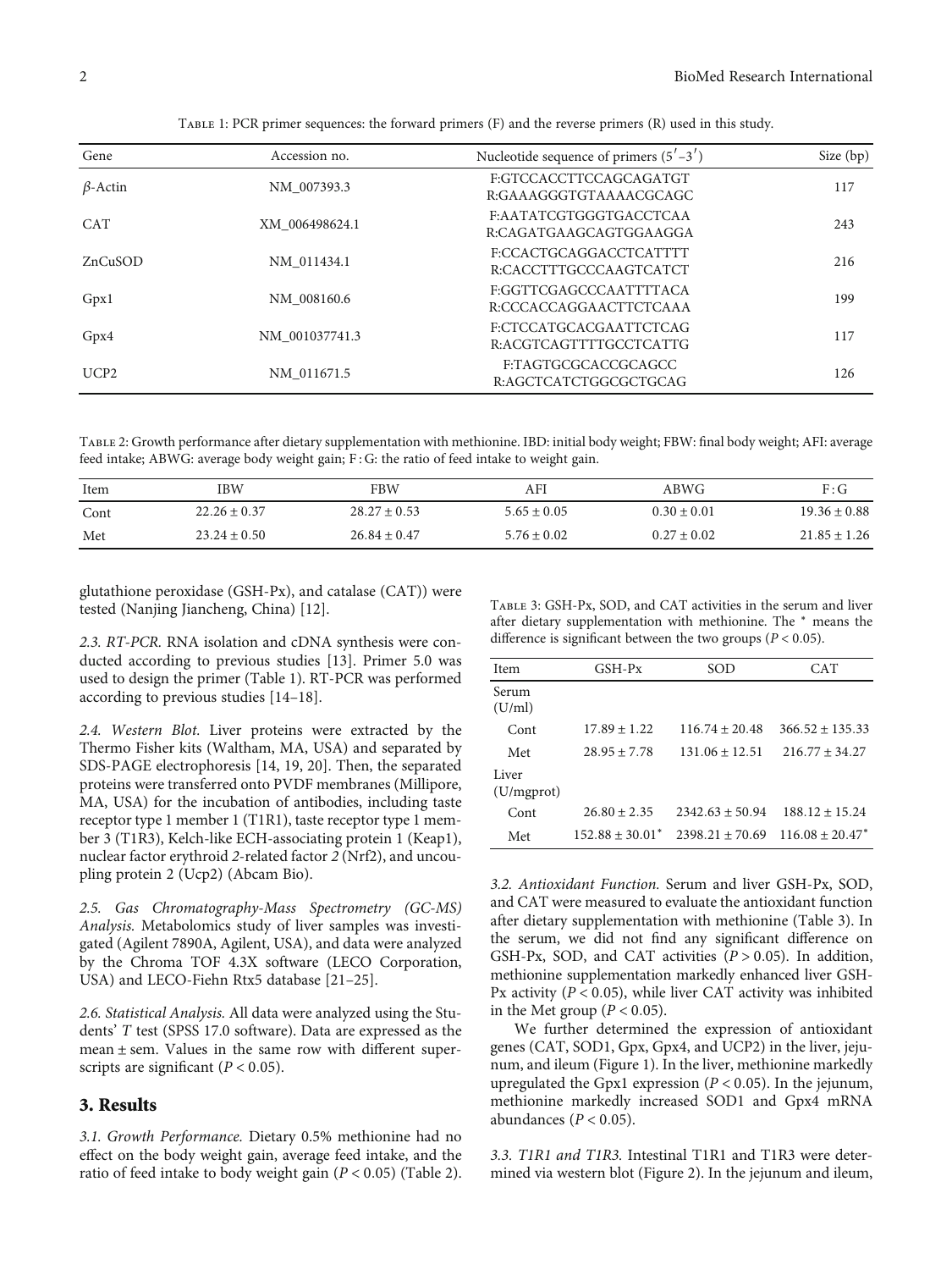<span id="page-2-0"></span>

Figure 1: The expression of antioxidant genes (CAT, SOD1, Gpx, Gpx4, and UCP2) in the liver, jejunum, and ileum.



FIGURE 2: Western blot: T1R1 and T1R3 of jejunum, ileum, and liver.

dietary supplementation failed to influence T1R1 and T1R3 abundance (*<sup>P</sup>* > 0*:*05).

3.4. Nrf2/Keap1 Signal. In this study, dietary supplementation significantly enhanced the liver and ileal Keap1 expression (*<sup>P</sup>* < 0*:*05), but Nrf2 expression was not changed  $(P > 0.05)$ .

3.5. Metabolic Profiles Analyzed by GC-MS. Metabolites in the liver were analyzed from 534 peaks (Figure [3\(a\)\)](#page-3-0). PLS-DA score plots exhibited that dietary supplementation with methionine leaded distinctive metabolic profiles in mice compared with the control mice (Figure [3\(b\)](#page-3-0) and [3\(c\)\)](#page-3-0).

The identified potential markers after dietary supplementation with methionine are listed in Table [4.](#page-3-0) Dietary methionine significantly increased liver 2-hydroxypyridine, salicin, and asparagine concentrations. Meanwhile, liver D-talose, maltose, aminoisobutyric acid, and inosine 5' monophosphate were markedly reduced after dietary methionine.

#### 4. Discussion

Methionine is a limiting AA in most cereal soybean-based diets for growing pigs [[26](#page-5-0)]. Recently, methionine has been reported to involve in lipid metabolism [[27](#page-5-0)], translational capacity [[28\]](#page-5-0), autophagy [\[29\]](#page-5-0), and maintenance and differentiation of pluripotent stem cells [\[30\]](#page-5-0). Meanwhile, dietary methionine or methionine restriction has been demonstrated to influence growing performance [\[31, 32\]](#page-5-0), while the current study did not observed any significant difference in the growth performance in mice. In addition, we found that dietary supplementation with methionine enhanced antioxidant function and upregulated liver Keap1 expression. Meanwhile, 7 metabolites were found related to dietary methionine based on GC-MS-based metabolomics investigation.

Methionine can sustain cellular redox homeostasis via the generation of cysteine, which is a substance for GSH synthesis [\[6,](#page-4-0) [33\]](#page-5-0). In this study, we found that dietary methionine increased antioxidant function evidenced by the enhanced serum GSH-Px activity and upregulation of Gpx1, Gpx4, and SOD1. Methionine can form cysteine via the transsulfuration pathway to serve as a precursor for GSH, hydrogen sulfide, and taurine [[6\]](#page-4-0). These metabolites have been demonstrated to mediate oxidative stress via scavenging hydroxyl radical and superoxide directly and serving as a cofactor for the antioxidant enzymes, including GSH peroxidase (Gpx) [\[6](#page-4-0)]. Meanwhile, Campbell et al. reported that methionine affects the oxidative branch of the pentose phosphate pathway and increased abundance of the NADPH producing enzyme 6PGDH, which further plays a protective role against oxidative stress [[34\]](#page-5-0).

Nrf2/keap1 signaling pathway is widely involved in oxidative stress and regulates the expression of antioxidant genes [[12](#page-4-0), [14](#page-4-0), [15\]](#page-4-0). Normally, Nrf2 protein is sequestered in the cytosol via targeting Keap1 and soon be degraded under cellular homeostasis [[35](#page-5-0)]. Although Keap1 was upregulated after dietary methionine, liver, jejunal, and ileal Nrf2 expression was not changed in this study. Nrf2 activation was observed under methionine restriction [[36](#page-5-0), [37\]](#page-5-0), which further regulated antioxidant genes and oxidative stress.

Metabolomics investigation revealed 7 metabolites after dietary methionine, including hydroxypyridine, salicin, asparagine, D-Talose, maltose, aminoisobutyric acid, and inosine 5'-monophosphate. Salicin has been studied as a potent antiinflammatory agent and exhibits an anti-inflammatory and antioxidant functions in various inflammation-related diseases [\[38, 39\]](#page-5-0). Asparagine is a metabolic product of the aspartate, which has been demonstrated to alleviate diquat-induced oxidative injury in piglets [[40](#page-5-0)]. Thus, the increased contents of salicin and asparagine in the Met group may indicate methionine mediates inflammation and oxidative stress via indirectly affecting salicin and asparagine concentrations. Aminoisobutyric acid, a low molecular myokine, contributes to the conversion of white adipose tissue into brown fat, accelerating the breakdown of lipids into heat, water, and  $CO<sub>2</sub>$  [\[41\]](#page-5-0). Previous reports also demonstrated that methionine regulates lipid metabolism via increasing metabolic flexibility and overall insulin sensitivity [\[42\]](#page-5-0). Inosine 5'-monophosphate is an intermediate of purine metabolism and serves as a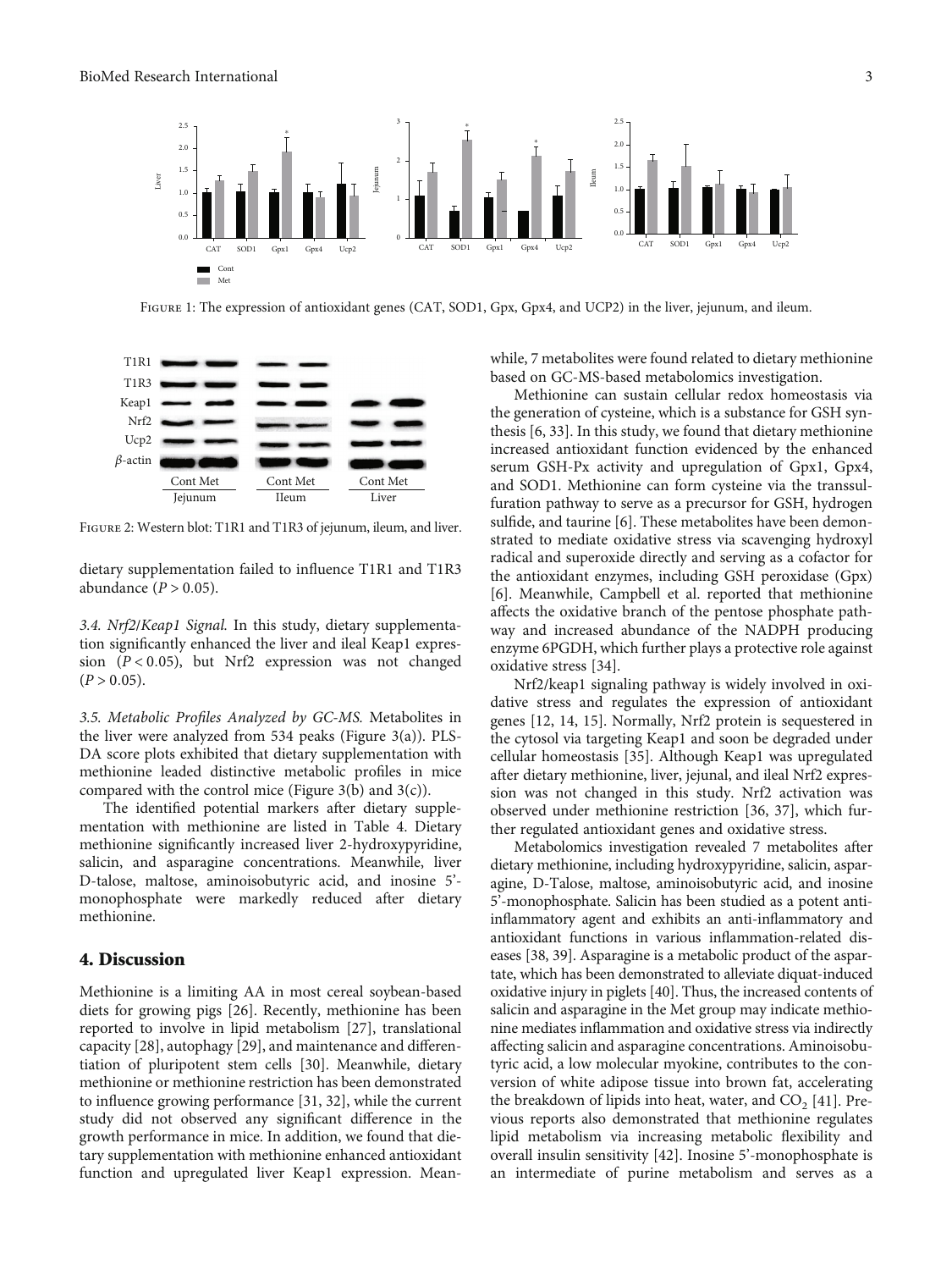<span id="page-3-0"></span>

Figure 3: Metabolites identified from 534 peaks in the chromatograms and PLS-DA score plots.

Table 4: List of differential metabolites between the control and Met groups.

| ID  | Peak                     | R.T.  | Count | Mass | Cont | Met  | VIP  | P value | Fold change |
|-----|--------------------------|-------|-------|------|------|------|------|---------|-------------|
| 13  | 2-hydroxypyridine        | 6.61  | 29    | 152  | 0.64 | 1.32 | 1.94 | 0.03    | 2.05        |
| 421 | D-Talose                 | 17.38 | 16    | 235  | 0.25 | 0.00 | 1.92 | 0.04    | 0.00        |
| 662 | Maltose                  | 24.22 | 17    | 361  | 4.39 | 1.10 | 1.96 | 0.03    | 0.25        |
| 204 | Aminoisobutyric acid     | 12.31 | 23    | 174  | 0.11 | 0.04 | 2.04 | 0.04    | 0.36        |
| 597 | Salicin                  | 22.42 | 29    | 169  | 0.02 | 0.03 | 1.99 | 0.04    | 2.08        |
| 711 | Inosine 5'-monophosphate | 25.87 | 19    | 169  | 0.01 | 0.00 | 1.94 | < 0.01  | 0.09        |
| 300 | Asparagine               | 14.37 | 19    | 229  | 0.00 | 0.01 | 2.69 | < 0.01  | 3980383.06  |

precursor for other nucleotides used for metabolic functions [\[43](#page-5-0), [44\]](#page-5-0). Thus, we speculated that dietary methionine serves as a regulator in nucleotide metabolism, which was further demonstrated by Benjamin P. Tu who reported that methionine regulates translational capacity through modulation of tRNA thiolation [\[28\]](#page-5-0).

In conclusion, dietary supplementation with methionine enhanced antioxidant function. Meanwhile, metabolomics investigation revealed that methionine influenced 7 metabolites, including hydroxypyridine, salicin, asparagine, D-Talose, maltose, aminoisobutyric acid, and inosine 5' monophosphate.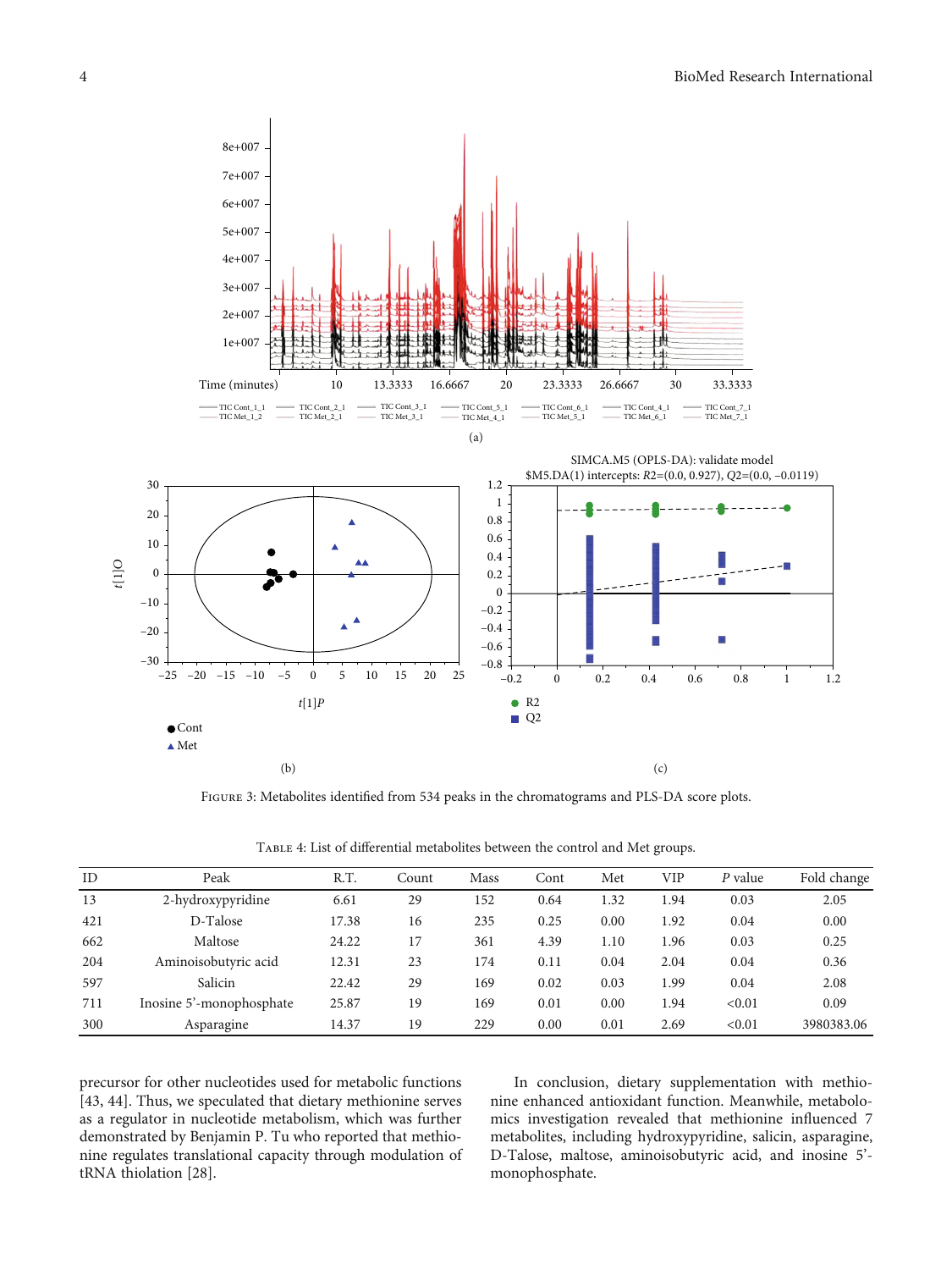#### <span id="page-4-0"></span>Data Availability

The data used to support the findings of this study are available from the corresponding author upon request.

#### Conflicts of Interest

The authors have declared no conflict of interest.

#### Authors' Contributions

D.F., Xiao designed the experiment. M.R Yu, D.F. Xiao, H. Chen, P. Liu, L.Q. Zou, and M. Yang conducted the experiment. H. Chen performed the data analysis. D.F. Xiao wrote the manuscript.

#### Acknowledgments

This study was jointly supported by the National Natural Science Foundation of China (No.31872991) and the "double first Class" Construction Project of Hunan Agricultural University (kxk201801004).

#### References

- [1] J. Zhou, J. Wan, X. Gao, X. Zhang, S. R. Jaffrey, and S. B. Qian, "Dynamic m(6)A mRNA methylation directs translational control of heat shock response," Nature, vol. 526, no. 7574, pp. 591–594, 2015.
- [2] A. Bhattacharya, M. Sharma, C. Packianathan, B. P. Rosen, P. Leprohon, and M. Ouellette, "Genomewide Analysis of Mode of Action of the S-Adenosylmethionine Analogue Sinefungin in Leishmania infantum," Msystems, vol. 4, p. e00416, 2019.
- [3] P. G. Thomes, N. A. Osna, S. M. Bligh, D. J. Tuma, and K. K. Kharbanda, "Role of defective methylation reactions in ethanol-induced dysregulation of intestinal barrier integrity," Biochemical Pharmacology, vol. 96, no. 1, pp. 30–38, 2015.
- [4] C. Li, S. Guo, M. Zhang, J. Gao, and Y. Guo, "DNA methylation and histone modification patterns during the late embryonic and early postnatal development of chickens," Poultry Science, vol. 94, no. 4, pp. 706-721, 2015.
- [5] J. Dunn, H. Qiu, S. Kim et al., "Flow-dependent epigenetic DNA methylation regulates endothelial gene expression and atherosclerosis," The Journal of Clinical Investigation, vol. 124, no. 7, pp. 3187–3199, 2014.
- [6] J. Yin, W. Ren, G. Yang et al., "l-Cysteine metabolism and its nutritional implications," Molecular Nutrition & Food Research, vol. 60, no. 1, pp. 134–146, 2016.
- [7] H. A. El Hendy and H. A. Al-Gemeai, "Effect of broccoli intake on antioxidant in the liver and kidney tissues of hyperglycemic rats," Integrative food, nutrition and metabolism, vol. 1, pp. 83–86, 2014.
- [8] M. J. McCann, J. E. Dalziel, R. Bibiloni, and M. P. G. Barnett, "An integrated approach to assessing the bio-activity of nutrients in vitro: the anti-oxidant effects of catechin and chlorogenic acid as an example," Integrative food, nutrition and metabolism, vol. 2, pp. 197–204, 2015.
- [9] A. B. Shori and A. S. Baba, "Fermented milk derives bioactive peptides with antihypertensive effects," Integrative food, nutrition and metabolism, vol. 2, pp. 178–181, 2015.
- [10] S. Mileva, B. Galunska, M. Gospodinova, D. Gerova, and D. Svinarov, "Vitamin D3 status in children with acute diarrhea," Integrative food, nutrition and metabolism, vol. 1,
- [11] W. Ren, S. Chen, J. Yin et al., "Dietary arginine supplementation of mice alters the microbial population and activates intestinal innate immunity," The Journal of Nutrition, vol. 144, no. 6, pp. 988–995, 2014.

pp. 1–6, 2014.

- [12] J. Yin, J. Duan, Z. Cui, W. Ren, T. Li, and Y. Yin, "Hydrogen peroxide-induced oxidative stress activates NF-*κ*B and Nrf2/Keap1 signals and triggers autophagy in piglets," RSC Advances, vol. 5, no. 20, pp. 15479–15486, 2015.
- [13] D. Xiao, Z. Tang, Y. Yin et al., "Effects of dietary administering chitosan on growth performance, jejunal morphology, jejunal mucosal sIgA, occludin, claudin-1 and TLR4 expression in weaned piglets challenged by enterotoxigenic Escherichia coli," International Immunopharmacology, vol. 17, no. 3, pp. 670–676, 2013.
- [14] J. Yin, W. Ren, G. Liu et al., "Birth oxidative stress and the development of an antioxidant system in newborn piglets," Free Radical Research, vol. 47, no. 12, pp. 1027–1035, 2013.
- [15] J. Yin, M. M. Wu, H. Xiao et al., "Development of an antioxidant system after early weaning in piglets," Journal of Animal Science, vol. 92, no. 2, pp. 612–619, 2014.
- [16] J. Yin, Y. Li, H. Han et al., "Melatonin reprogramming of gut microbiota improves lipid dysmetabolism in high-fat diet-fed mice," Journal of Pineal Research, vol. 65, no. 4, article e12524, 2018.
- [17] Y. Duan, Y. Zhong, H. Xiao et al., "Gut microbiota mediates the protective effects of dietary *β*‐hydroxy‐*β*‐methylbutyrate (HMB) against obesity induced by high-fat diets," The FASEB Journal, vol. 33, no. 9, pp. 10019–10033, 2019.
- [18] I. Chouikha, D. E. Sturdevant, C. Jarrett, Y. C. Sun, and B. J. Hinnebusch, "Differential Gene Expression Patterns ofYersinia pestisandYersinia pseudotuberculosisduring Infection and Biofilm Formation in the Flea Digestive Tract," Msystems, vol. 4, no. 1, 2019.
- [19] J. Yin, Y. Li, H. Han et al., "Effects of lysine deficiency and Lys-Lys dipeptide on cellular apoptosis and amino acids metabolism," Molecular Nutrition & Food Research, vol. 61, no. 9, 2017.
- [20] J. Yin, Y. Li, X. Zhu et al., "Effects of long-term protein restriction on meat quality, muscle amino acids, and amino acid transporters in pigs," Journal of Agricultural and Food Chemistry, vol. 65, no. 42, pp. 9297–9304, 2017.
- [21] J. Yin, F. Li, X. Kong et al., "Dietary xylo-oligosaccharide improves intestinal functions in weaned piglets," Food & Function, vol. 10, no. 5, pp. 2701–2709, 2019.
- [22] J. Yin, Y. Li, H. Han et al., "Long-term effects of lysine concentration on growth performance, intestinal microbiome, and metabolic profiles in a pig model," Food & Function, vol. 9, no. 8, pp. 4153–4163, 2018.
- [23] M. L. Han, Y. Zhu, D. J. Creek et al., "Comparative metabolomics and transcriptomics reveal multiple pathways associated with polymyxin killing in Pseudomonas aeruginosa," Msystems, vol. 4, no. 1, 2019.
- [24] M. A. Henson, G. Orazi, P. Phalak, and G. A. O'Toole, "Metabolic Modeling of Cystic Fibrosis Airway Communities Predicts Mechanisms of Pathogen Dominance," Msystems, vol. 4, 2019.
- [25] Y. Zhu, J. X. Zhao, M. H. M. Maifiah, T. Velkov, F. Schreiber, and J. Li, "Metabolic responses to polymyxin treatment in